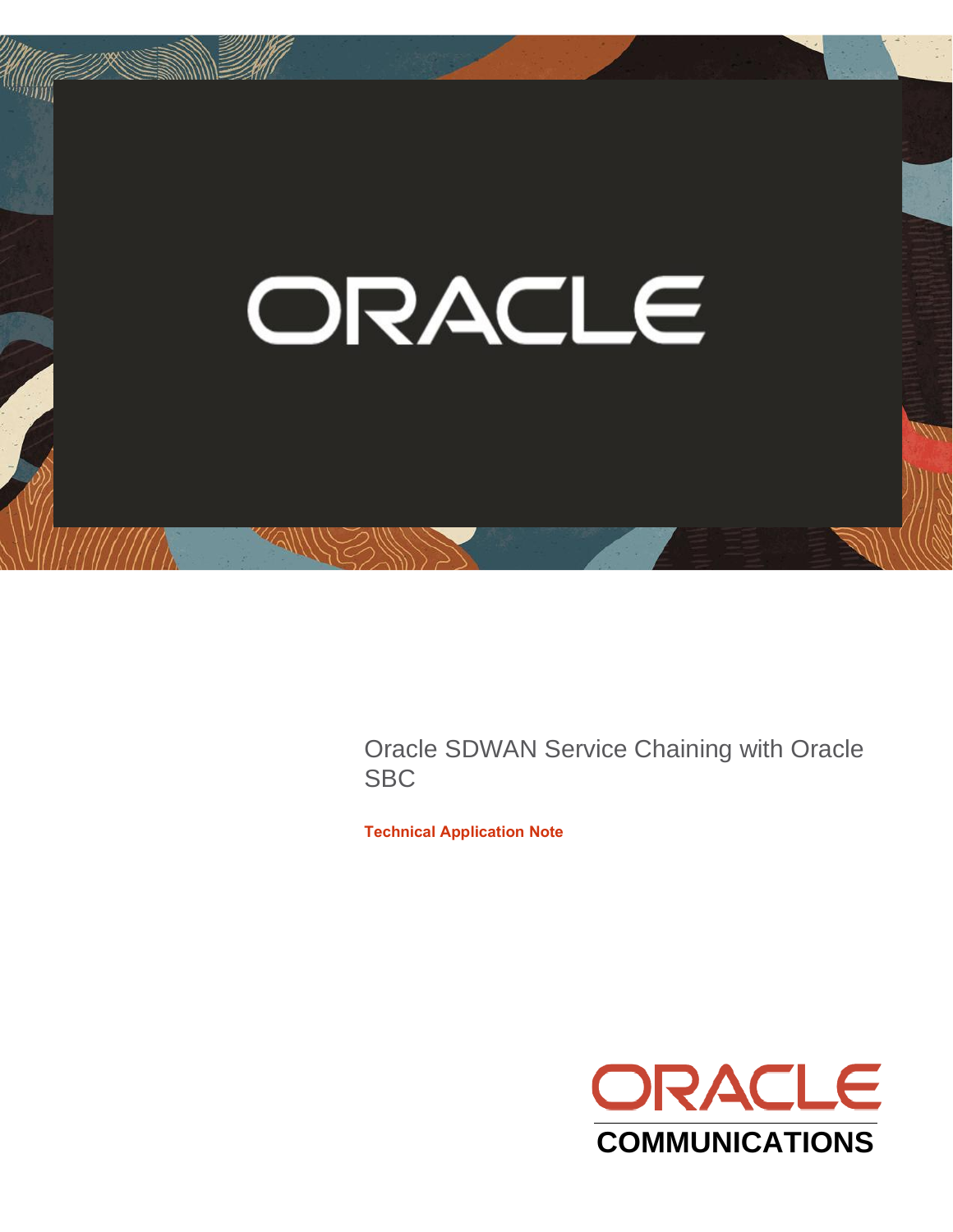# Disclaimer

The following is intended to outline our general product direction. It is intended for information purposes only and may not be incorporated into any contract. It is not a commitment to deliver any material, code, or functionality, and should not be relied upon in making purchasing decisions. The development, release, and timing of any features or functionality described for Oracle's products remains at the sole discretion of Oracle.

 $\frac{1}{2}$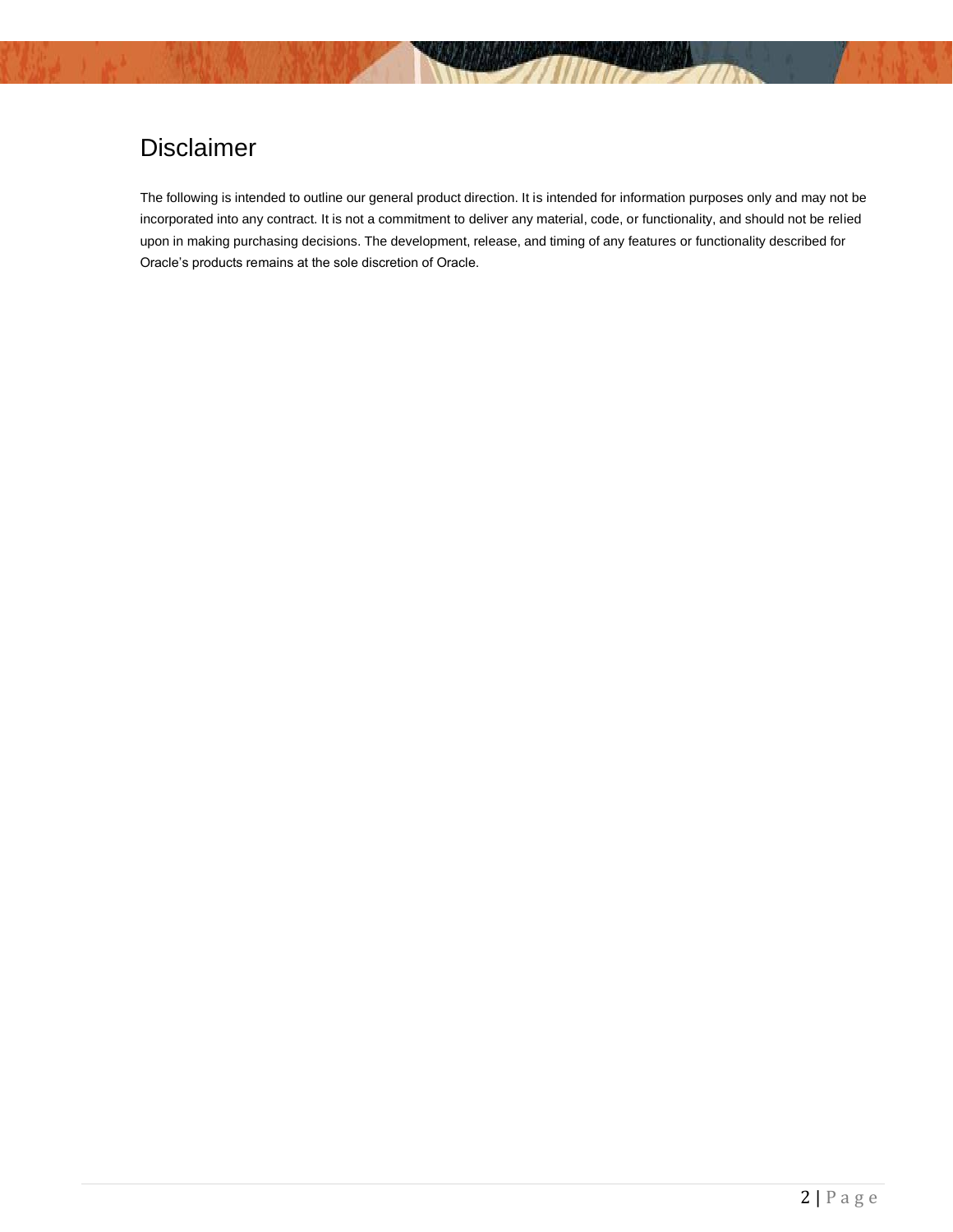

## **Table of Contents**

| $\mathbf{2}$     |             |  |  |  |  |  |
|------------------|-------------|--|--|--|--|--|
| 3 <sup>1</sup>   |             |  |  |  |  |  |
|                  | 3.1         |  |  |  |  |  |
|                  | 3.2         |  |  |  |  |  |
|                  | 3.3         |  |  |  |  |  |
|                  | 3.4         |  |  |  |  |  |
| $\boldsymbol{4}$ |             |  |  |  |  |  |
|                  | $5^{\circ}$ |  |  |  |  |  |
|                  | 5.1         |  |  |  |  |  |
|                  | 5.2         |  |  |  |  |  |
| 6                |             |  |  |  |  |  |
|                  | 6.1         |  |  |  |  |  |
|                  | 6.2         |  |  |  |  |  |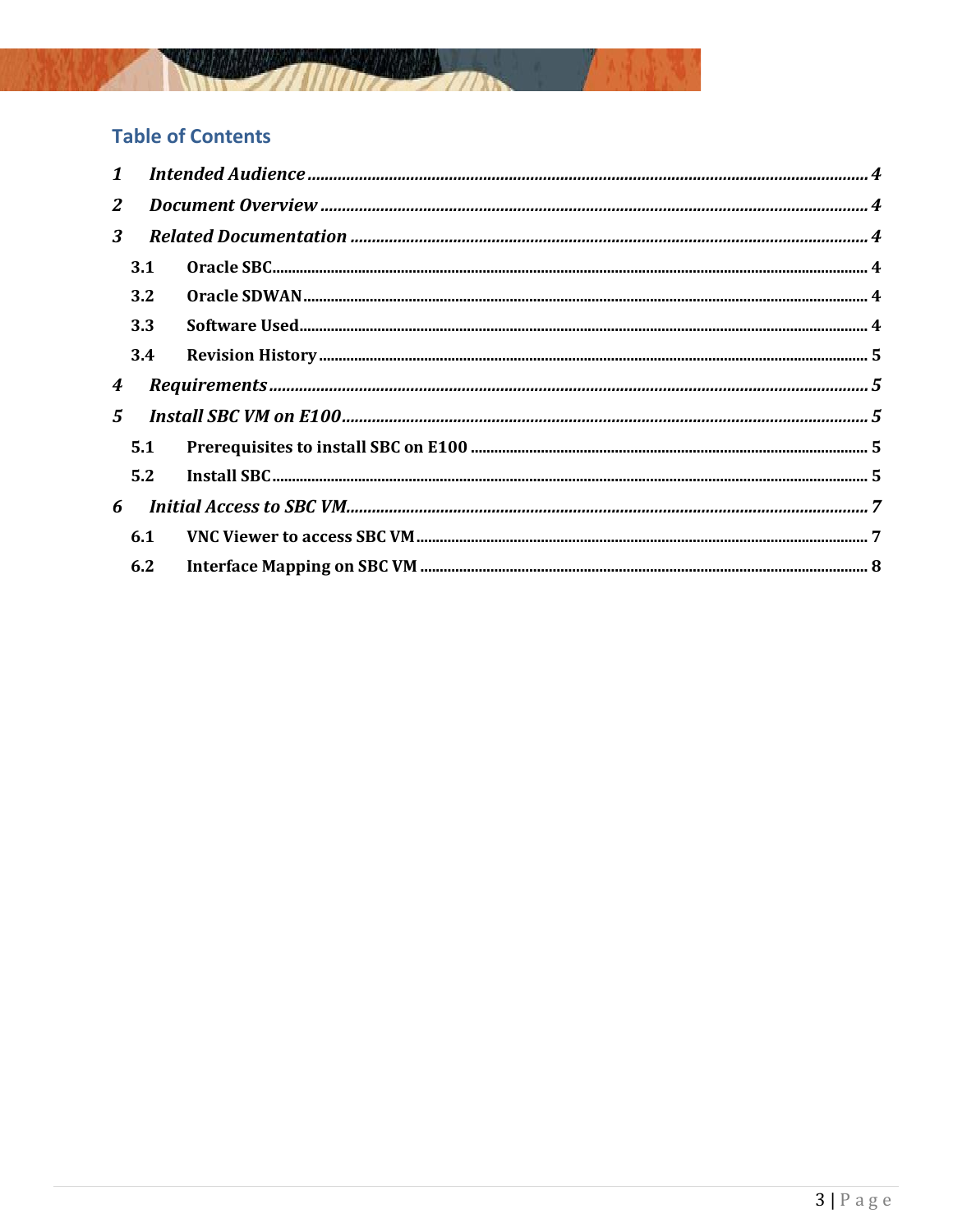## <span id="page-3-0"></span>**1 Intended Audience**

This document is intended for use by Oracle Systems Engineers, third party Systems Integrators, and end users of the Oracle Session Border Controller. It assumes that the reader is familiar with basic operations of the Oracle Session Border Controller and Oracle SDWAN.

## <span id="page-3-1"></span>**2 Document Overview**

Oracle SDWAN Edge supports Service Chaining on the E100 platforms. This capability allows the installation of the guest VM from the WEB UI. Oracle Session Border Controller (SBC) can be deployed as a guest VM on the E100 appliance. The Oracle SBC is instantiated as a small-footprint VM using 4GB RAM, 2 cores and 2 Virtiobased media ports. This section covers how to install the VM through initial sign-on and gaining access to the console interface. Once the console access is provided, the user can configure through the Guest VM web interface.

## <span id="page-3-3"></span><span id="page-3-2"></span>**3 Related Documentation**

### **3.1 Oracle SBC**

- [Oracle® Communications Session Border Controller Platform Preparation and Installation Guide](https://docs.oracle.com/cd/F12246_01/doc/sbc_scz830_installation.pdf)
- [Oracle® Enterprise Session Border Controller Web GUI User Guide](https://docs.oracle.com/cd/F13782_01/doc/esbc_scz830_webgui.pdf)
- [Oracle® Enterprise Session Border Controller ACLI Configuration Guide](https://docs.oracle.com/cd/F13782_01/doc/esbc_scz830_configuration.pdf)
- [Oracle® Enterprise Session Border Controller Release Notes](https://docs.oracle.com/cd/F13782_01/doc/esbc_scz830_releasenotes.pdf)

### <span id="page-3-4"></span>**3.2 Oracle SDWAN**

- [Oracle SDWAN Release Notes](https://docs.oracle.com/en/industries/communications/sd-wan-edge/9.0/releasenotes/Edge90RN.html)
- [E100 Hardware Guide](https://docs.oracle.com/cd/F24329_01/doc/E100_Hardware_Guide.pdf)
- [E100 installation Guide](https://docs.oracle.com/cd/F24329_01/doc/E100_Installation_Guide.pdf)

#### <span id="page-3-5"></span>**3.3 Software Used**

Oracle SDWAN:

Software version

Oracle SD-WAN Edge 9.0

Oracle SBC:

Software version

nnSCZ840p1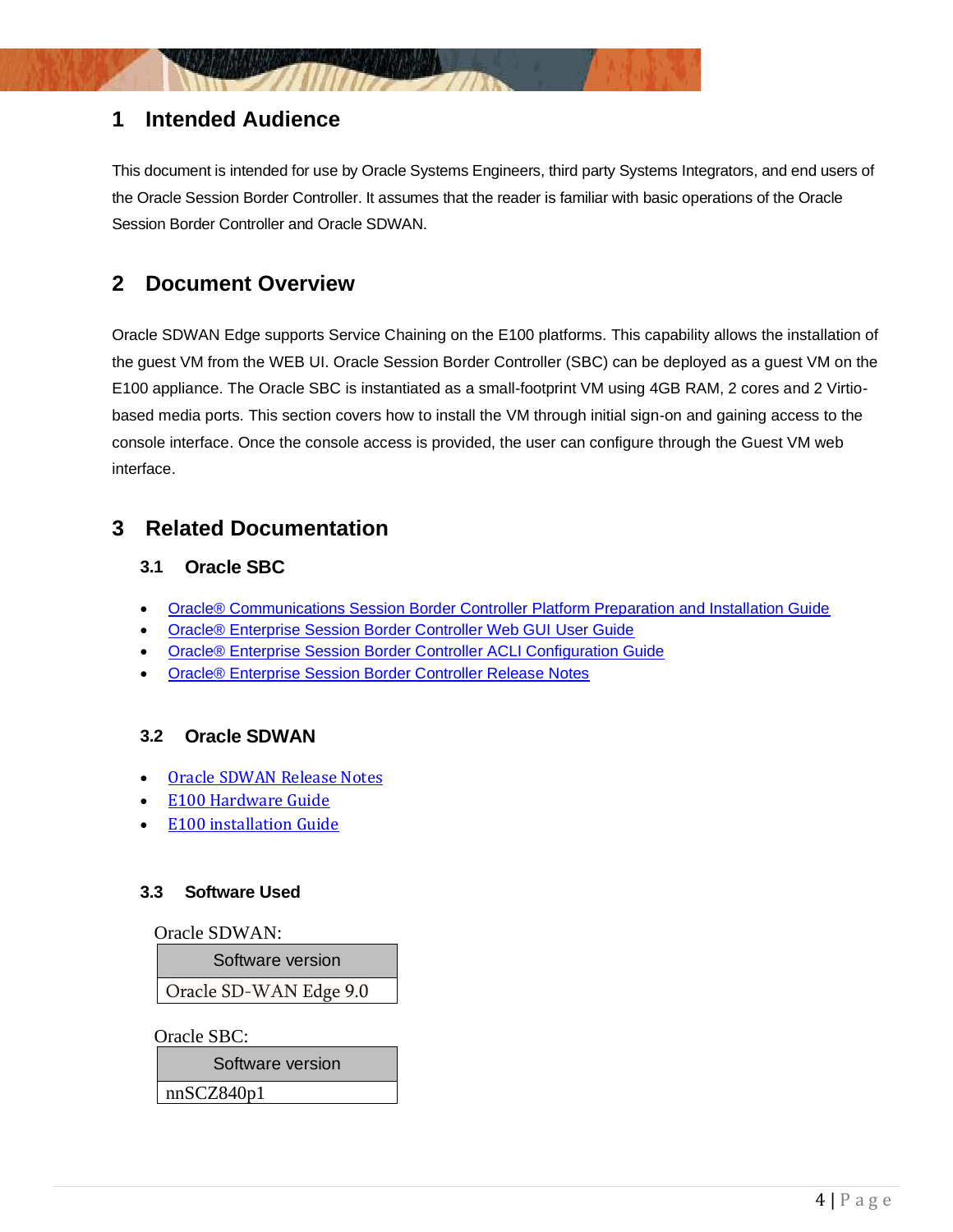

#### <span id="page-4-0"></span>**3.4 Revision History**

| Version | Date Revised | Description of Changes |  |  |
|---------|--------------|------------------------|--|--|
| 1.0     | 11/23/2020   | Initial publication    |  |  |

## <span id="page-4-1"></span>**4 Requirements**

<span id="page-4-2"></span>• Download the XML file from My Oracle Support, and download the SBC KVM image file from OSDC or MOS

## <span id="page-4-3"></span>**5 Install SBC VM on E100**

## **5.1 Prerequisites to install SBC on E100**

- Disable service on this Oracle Talari E100 appliance.
- SBC VM should be installed on the LAN side. The port used to bridge SBC should not be part of a bypass pair.
- VLANs cannot be configured on the port connecting the SBC.
- Navigate to Configure, Service Chaining page.
- Stop any running VMs, and then uninstall them.
- Click on the Restore Interfaces option. If the previous install failed due to unsupported installs, you may need to clean up using the factory default option

### <span id="page-4-4"></span>**5.2 Install SBC**

- 1. Log in your Oracle SDWAN device
- 2. On the left-hand side menu click Configuration to open the drop-down menu
- 3. Select "Service Chaining"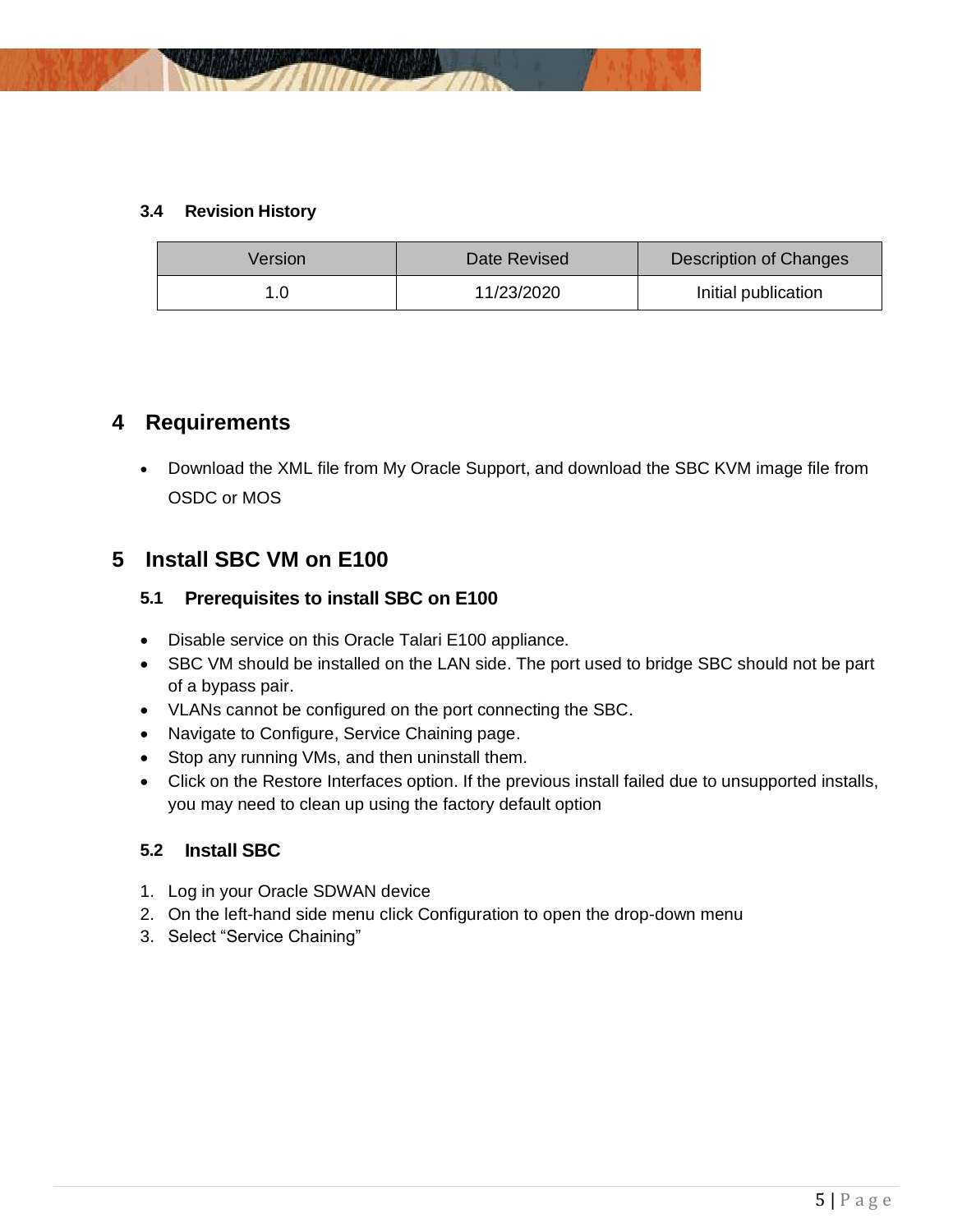4. On the Service Chaining page, select SBC from the VM drop-down.

| <u>i sa jedno ka in </u><br>Communications |                           |   | <b>Service Chaining</b>                                                                                                                                                                                                                                                                                                    |  |  |
|--------------------------------------------|---------------------------|---|----------------------------------------------------------------------------------------------------------------------------------------------------------------------------------------------------------------------------------------------------------------------------------------------------------------------------|--|--|
|                                            | Search                    | × | Overview<br>$\sqrt{2}$                                                                                                                                                                                                                                                                                                     |  |  |
| $\mathbf{r}$                               | Home                      |   |                                                                                                                                                                                                                                                                                                                            |  |  |
| $\bullet$                                  | <b>System Information</b> |   | To install a new virtual machine (VM) into the data-path of the appliance, both the image file (.gcow, .gcow2) and the XML configuration file are required. First configure the topology, then upload the<br>files for installation. Any installed VMs are displayed and managed from the table at the bottom of the page. |  |  |
| *                                          | <b>Dashboards</b>         | × | Topology                                                                                                                                                                                                                                                                                                                   |  |  |
| $\blacksquare$                             | <b>Application</b>        | ٠ | <b>ESBC</b><br>VM:<br>v                                                                                                                                                                                                                                                                                                    |  |  |
| ₽                                          | Monitor                   | ٠ | <b>O</b> LAN<br>WAN<br>side:<br>Interface: 3<br>$\scriptstyle\rm w$                                                                                                                                                                                                                                                        |  |  |
| ▥                                          | <b>Statistics</b>         | ٠ | Upload                                                                                                                                                                                                                                                                                                                     |  |  |
| K                                          | <b>Reports</b>            | ٠ | Selection: No file chosen<br><b>t Select File</b><br>Upload Clear                                                                                                                                                                                                                                                          |  |  |
| 圈                                          | Troubleshoot              | ٠ | Valid file types: . gcow, . gcow2, .xml                                                                                                                                                                                                                                                                                    |  |  |
| $\rightarrow$                              | <b>WAN Optimization</b>   | ٠ | Uploaded files:(missing files are indicated)<br>No files uploaded<br><b>U</b> Refresh Files                                                                                                                                                                                                                                |  |  |
|                                            | Configuration             | ۰ | Install                                                                                                                                                                                                                                                                                                                    |  |  |

- 5. Select LAN side
- 6. Select the interface number used by the guest VM (SBC)
- 7. Upload the esbc.xml file you downloaded from MOS by doing the following:
	- Select the file from the file browser
	- Click on **OK**
	- Click on **Upload**
- 8. Upload the SBC image file in qcow2 format with a qcow2 file extension by doing the following:
	- Select the file from the browser
	- Click on **OK**
	- Click on **Upload**
- 9. Click on **Install**

The SBC VM should be running now. Any errors will be reported in /home/talariuser/log/APN\_webconsole.log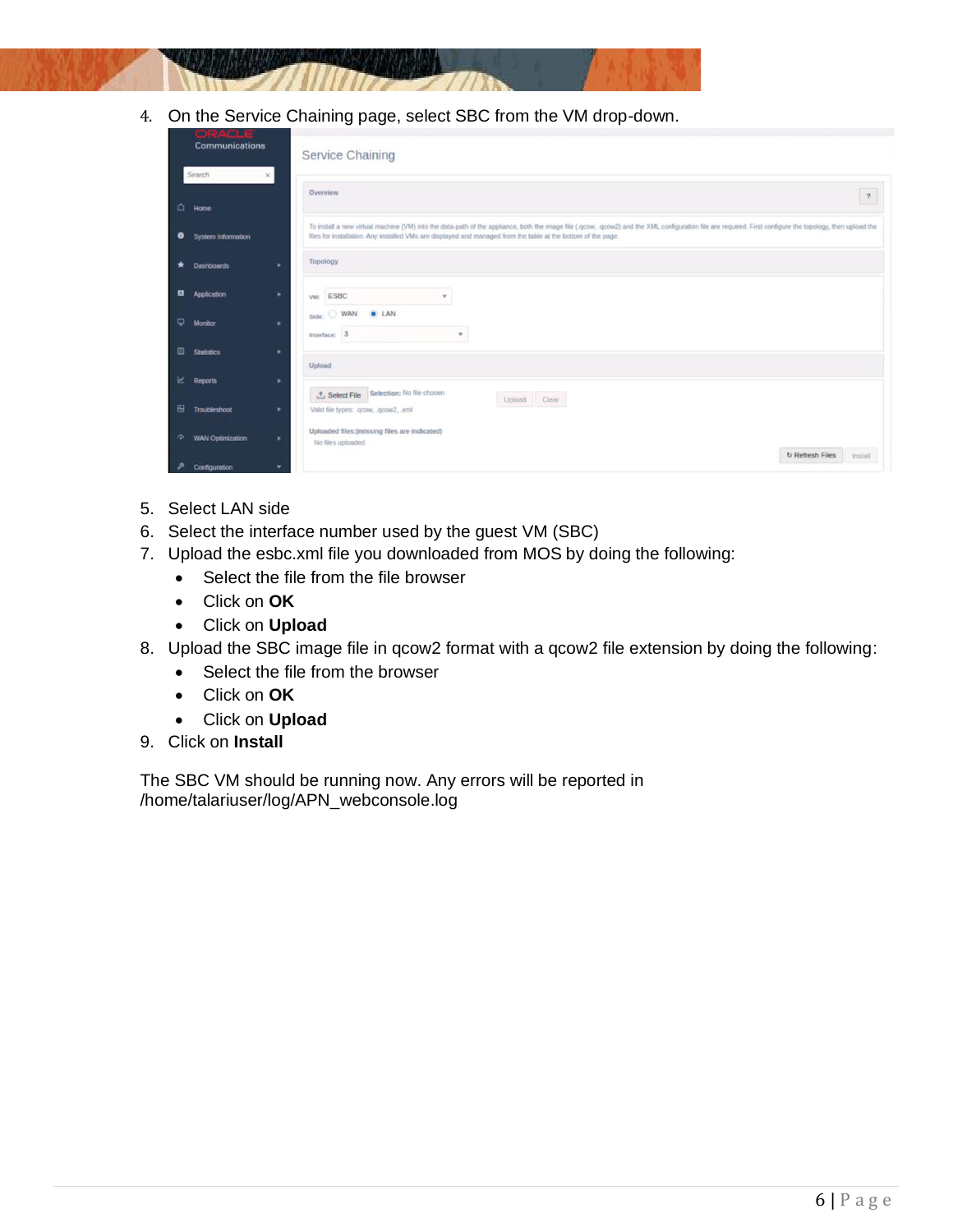

## <span id="page-6-1"></span><span id="page-6-0"></span>6 Initial Access to SBC VM

#### $6.1$ **VNC Viewer to access SBC VM**

After installing, follow these steps to sign into the SBC VM from your local system. This procedure explains how to use vncviewer to access the SBC VM

a. SSH into the E100 Appliance as talariuser

```
ssh -x talariuser@<your managment ip>
password
```
b. Enter the following command to find the vncviewer connector:

```
sudo virsh vncdisplay esbc
127.0.0.1:0
```
c. Enter the following command to start the vncviewer:

```
vncviewer 127.0.0.1:0
Note: Use PageUp or PageDown to scroll up or down in vncviewer
esbc password: acme
```

```
user password has not been set. Please set password now.
** Only alphabetic (upper or lower case), numeric and punctuation
** characters are allowed in the password.
** Password must be 8 - 64 characters,
** and have 3 of the 4 following character classes :
** - lower case alpha
** - upper case alpha
** - numerals
** - punctuation
Enter New Password:
Confirm New Password:
```

```
\geq
```
d. Set the administrative password by typing enable at the command prompt. (the initial enable password is "packet".)

```
> enable
Password:
*ALERT*admin password has not been set. Please set password now.
```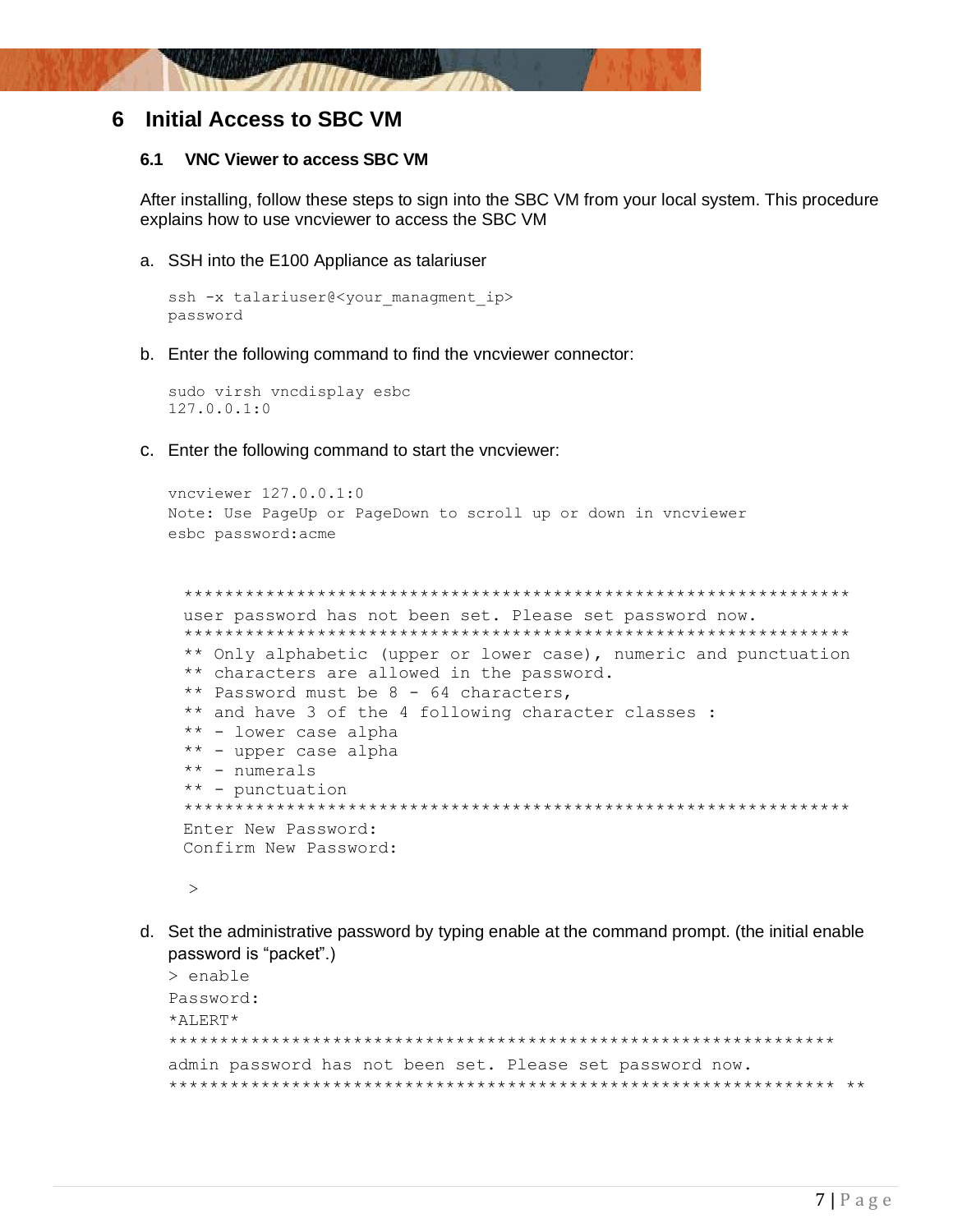

Only alphabetic (upper or lower case), numeric and punctuation \*\* characters are allowed in the password.

```
 ** Password must be 8 - 64 characters,
 ** and have 3 of the 4 following character classes :
 ** - lower case alpha
 ** - upper case alpha
 ** - numerals
 ** - punctuation
 *****************************************************************
 Enter New Password:
 Confirm New Password:
```
#### <span id="page-7-0"></span>**6.2 Interface Mapping on SBC VM**

This section explains how to make corrections to interface mapping on SBC VM.

#### Example:

 Use the "show interfaces mapping" command to verify the network interfaces have expected MAC addresses.

```
 # show interfaces mapping
    Interface Mapping Info 
    -------------------------------------------
    Eth-IF MAC-Addr Label 
    wancom0 52:54:00:32:F4:65 #generic 
    wancom1 52:54:00:56:7C:31 #generic 
    s0p0 52:54:00:B2:E7:C6 #generic 
    wancom2 FF:FF:FF:FF:FF:FF #dummy 
    spare FF:FF:FF:FF:FF:FF #dummy 
    s1p0 FF:FF:FF:FF:FF:FF #dummy
```
Note: s1p0 does not valid MAC address

– Find the sbWAN MAC interface name (wancom1 in this example) in the mapping and execute the "interface-mapping swap" command, in order to correct issues with your interface to MAC address mapping. See below for example command

```
# interface-mapping swap wancom1 s1p0
Interface Mapping Info after swapping 
-------------------------------------------
Eth-IF MAC-Addr Label 
wancom0 52:54:00:32:F4:65 #generic 
wancom1 FF:FF:FF:FF:FF:FF #dummy 
s0p0 52:54:00:B2:E7:C6 #generic 
wancom2 FF:FF:FF:FF:FF:FF #dummy 
spare FF:FF:FF:FF:FF:FF #dummy
```